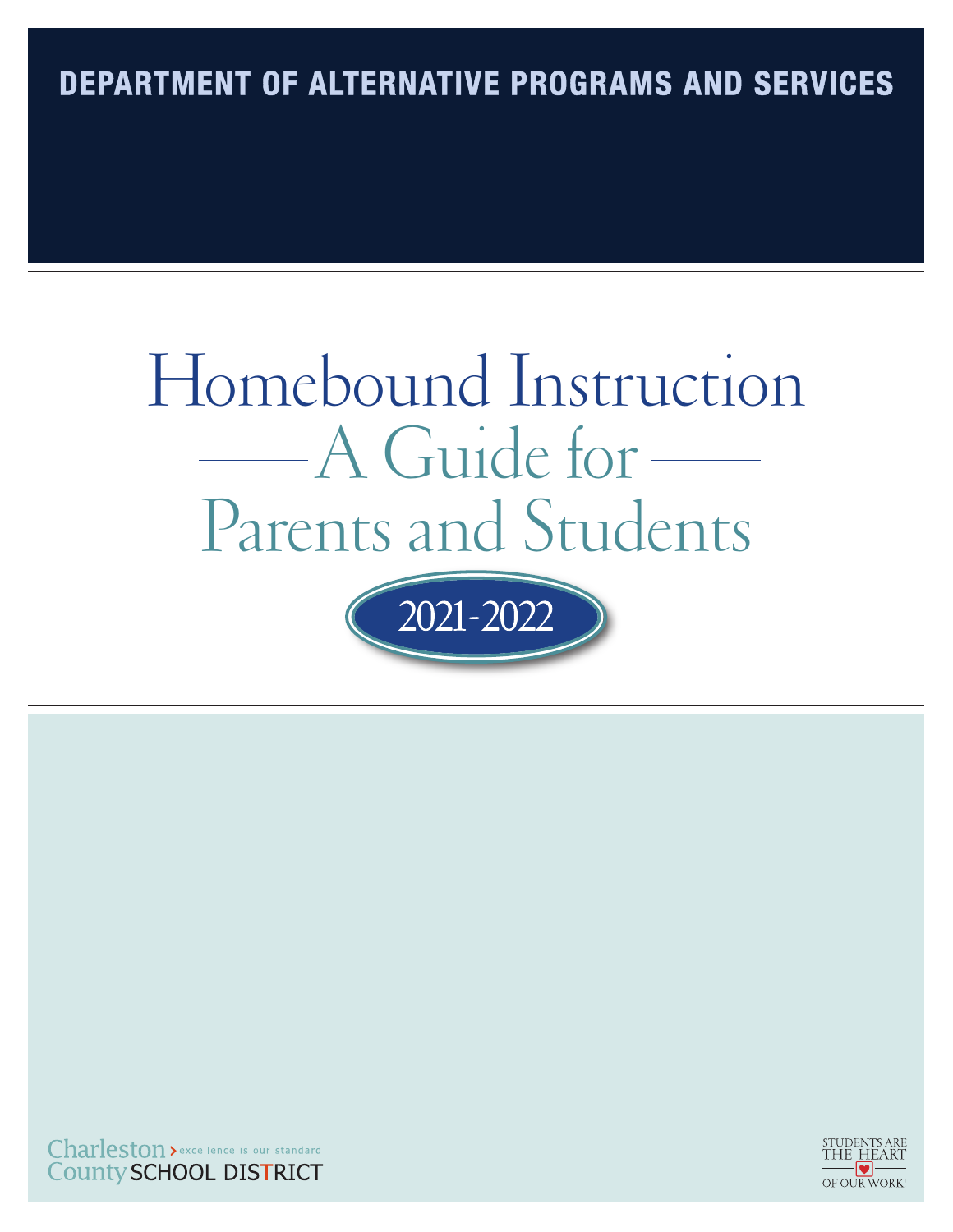## Overview of the Homebound Application Process

#### **GENERAL INFO**

• The goal of homebound instruction is to facilitate the student's return to the current classroom setting as soon as medically indicated.



- Homebound instruction is designed to provide continuity of educational services between the classroom and home setting for students whose medical needs contraindicate school attendance.
- Additionally, homebound instruction may be used to supplement the classroom program for health-impaired students whose condition(s) may require intermittent absences (i.e. students receiving dialysis, radiation or chemotherapy).
- Homebound instruction is temporary and designed for short-term absences from school exceeding 10 days. Requests should not be in excess of 45 instructional days. Parents may request an extension of services; however, any extension must be documented on an updated Medical Homebound Instruction Form from the student's attending physician.
- Students are expected to attend all tutorial sessions. The CCSD attendance and truancy policies do apply to homebound students. A student may be dismissed from the homebound program due to truancy. **TRUANCY**

#### **BASIS FOR HOMEBOUND INSTRUCTION**

South Carolina's mandates regarding medical homebound instruction appear in State Board of Education Regulation 43-241. R 43-241 says that a student who cannot attend public school because of illness, accident, or pregnancy are eligible for homebound or hospitalized instruction. The State Department of Education funds a maximum of five periods per week of Homebound Instruction pursuant to the Education Finance Act (EFA). A day of instruction must be based on the students individual need but may be no less than fifty minutes.

A physician, must certify that the student is unable to attend school but may profit from instruction given in the home or hospital.

#### **HOMEBOUND INSTRUCTION APPLICATION PROCESS**

When a parent requests homebound instruction for their child, the district will require that SECTION III -

RELEASE of the Medical Homebound Instruction Form has been signed allowing the release of confidential information. If permission is not granted, the homebound instruction may not be approved.

Once completed, the form should be returned to the appropriate school personnel who will then initiate the approval process. Homebound is not an automatic approval. Any student participating in a program of medical homebound instruction of

hospitalized instruction must be approved by the district superintendent or his or her designee. If approved, the appropriate school personal will arrange a HB staffing meeting with the parent to discuss the terms of homebound. A homebound teacher will be assigned and homebound instruction may begin. Homebound instruction may not begin until the approval process has been completed.

In accordance with instructions in the State Pupil Accounting System procedures, the school's attendance clerk should be notified to change the student's PowerSchool classification per the dates provided in the Medical Homebound approval packet.

#### **The school will:**

- assign a school contact person for the parent to call if problems arise because of lack of collaboration among school personnel.
- assign a school contact person to facilitate the exchange of instructional materials.
- plan for accommodations at school when the student returns to his or her classes.
- arrange meetings as needed among the student's parents/ guardians, the students teacher(s) the principal, and so forth.
- consider IEP or Section 504 plans when warranted for recurring or chronic health conditions.
- consider change of placement issues if medical homebound instruction becomes necessary for a special education student.



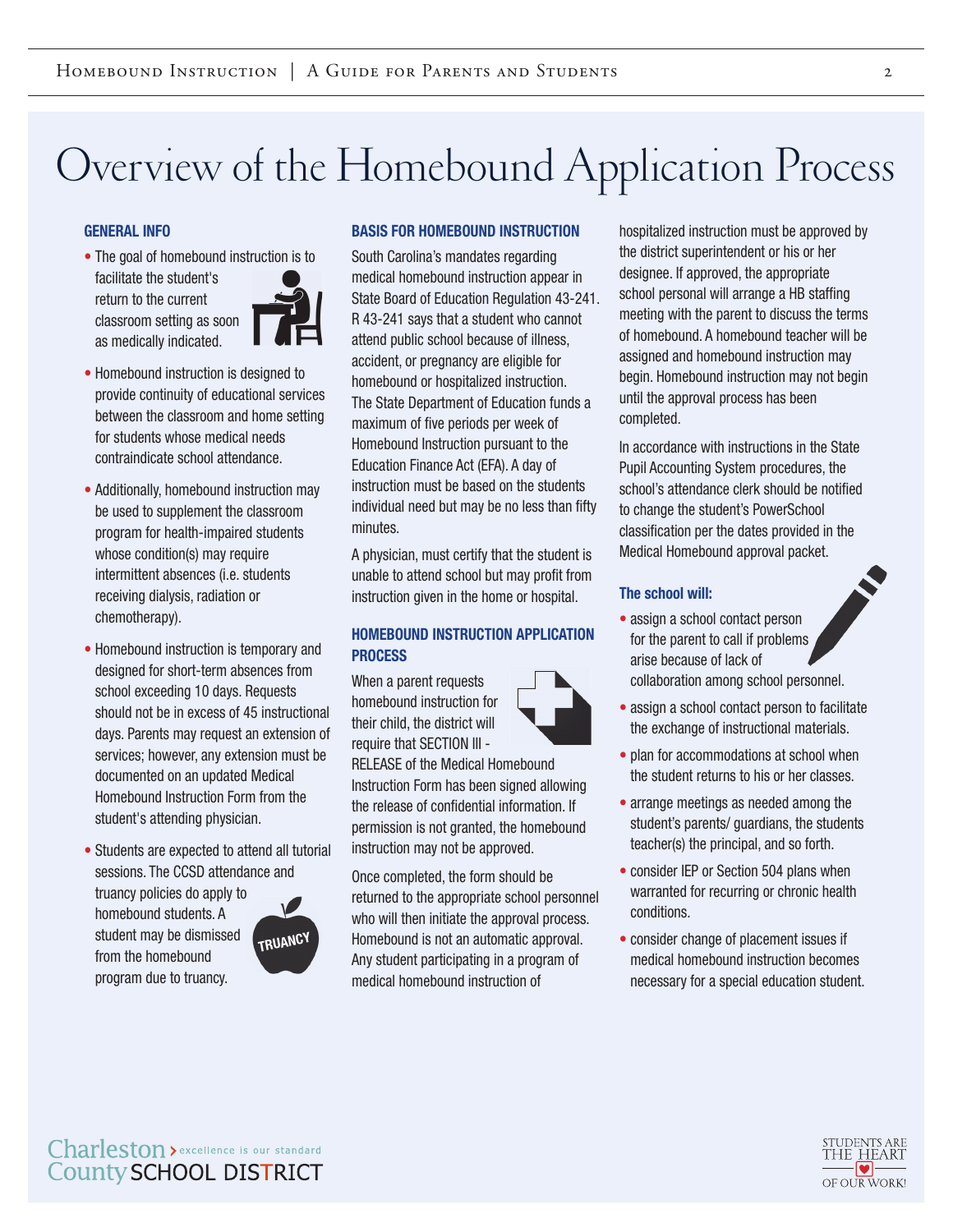### Frequently Asked Questions

#### **1. How does a parent arrange for his or her child to receive medical homebound instruction?**

 The procedure for requesting medical homebound instruction is not determined at the state level but is established by the individual school district. A licensed physician, nurse practitioner, or physician assistant must complete a medical homebound instruction form that the local school district provides. The Homebound Coordinator may or may not then approve the student's participation in a program for medical homebound instruction.

 If the child is receiving services through the school district's special education program and has an individualized education program (IEP), then the parent should also notify the designated school contact person for special education regarding the request for medical homebound services. If the child has an accommodations plan under Section 504 of the Rehabilitation Act of 1973, then the parent should notify the Section 504 school or district coordinator about the request.

#### **2. Can a parent request medical homebound instruction for a child because of a mental health issue?**

 Yes. A mental health issue may be a legitimate reason to request medical homebound instruction. However, a licensed physician, nurse practitioner, or physician assistant must certify that the state of the child's mental health is the cause of his or her inability to attend school. If the mental health diagnosis indicates that long-term medical homebound instruction will be necessary, parent(s) should also be advised to make arrangements for a licensed mental health professional to develop a treatment plan and strategy for reentry into the school environment.

#### **3. If a physician writes a prescription for medical homebound instruction or completes a medical homebound application, isn't the school district required to provide medical homebound instruction?**

 No. The Homebound Coordinator may approve or deny any medical homebound instruction request. Upon the signed authorization of the parent, the district's medical representative may ask the physician to supply additional documentation in order to determine if medical homebound instruction is appropriate. Parents and school districts are encouraged to discuss with physicians accommodations and modifications that can be made to keep students in the least restrictive environment.

#### **4. What happens if the Homebound Coordinator denies my request for medical homebound instruction for my child?**

 The school Homebound Coordinator has the authority to approve or deny the physician's medical homebound recommendation. A parent may choose to go through the appeal process.

#### **5. Can the Homebound Coordinator request a second medical opinion if he or she disagrees with the first physician or feels that inadequate information has been provided?**

 There is no regulation in federal or state law that prohibits a Homebound Coordinator from doing so. If the Homebound Coordinator feels that additional information is needed, then he or she may request a second medical opinion in order to gain the necessary information to approve medical homebound instruction, deny medical homebound instruction, or determine possible accommodations or modifications to allow the student to continue in his or her regular school program.